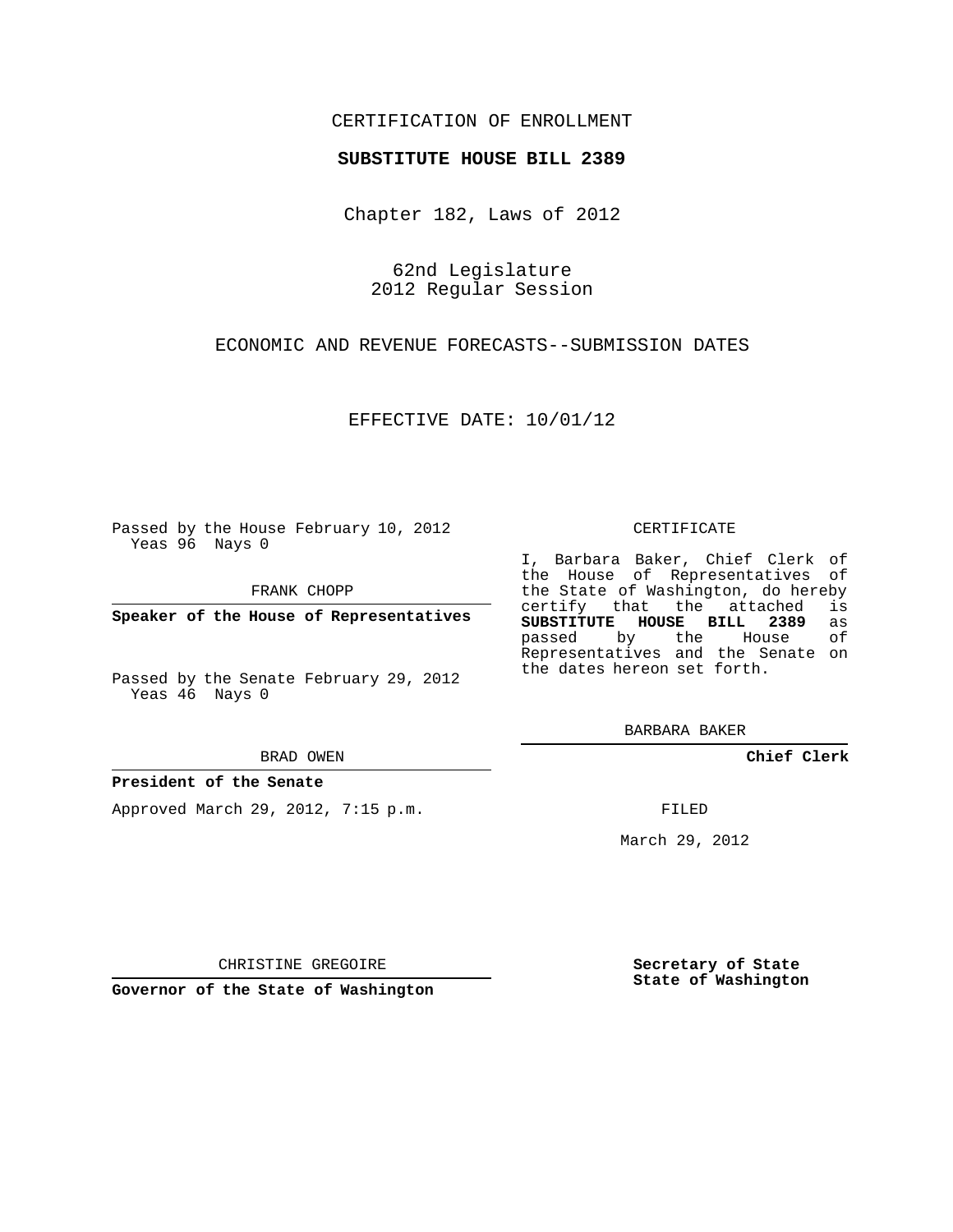# **SUBSTITUTE HOUSE BILL 2389** \_\_\_\_\_\_\_\_\_\_\_\_\_\_\_\_\_\_\_\_\_\_\_\_\_\_\_\_\_\_\_\_\_\_\_\_\_\_\_\_\_\_\_\_\_

\_\_\_\_\_\_\_\_\_\_\_\_\_\_\_\_\_\_\_\_\_\_\_\_\_\_\_\_\_\_\_\_\_\_\_\_\_\_\_\_\_\_\_\_\_

Passed Legislature - 2012 Regular Session

**State of Washington 62nd Legislature 2012 Regular Session By** House Ways & Means (originally sponsored by Representative Orcutt) READ FIRST TIME 02/07/12.

 AN ACT Relating to modifying the submission dates for economic and revenue forecasts; amending RCW 82.33.020; and providing an effective date.

BE IT ENACTED BY THE LEGISLATURE OF THE STATE OF WASHINGTON:

 **Sec. 1.** RCW 82.33.020 and 2005 c 319 s 137 are each amended to read as follows:

7 (1) Four times each year the supervisor ((<del>shall</del>)) <u>must</u> prepare, subject to the approval of the economic and revenue forecast council under RCW 82.33.010:

(a) An official state economic and revenue forecast;

 (b) An unofficial state economic and revenue forecast based on optimistic economic and revenue projections; and

 (c) An unofficial state economic and revenue forecast based on pessimistic economic and revenue projections.

15 (2) The supervisor ((shall)) must submit forecasts prepared under this section, along with any unofficial forecasts provided under RCW 82.33.010, to the governor and the members of the committees on ways and means and the chairs of the committees on transportation of the senate and house of representatives, including one copy to the staff of